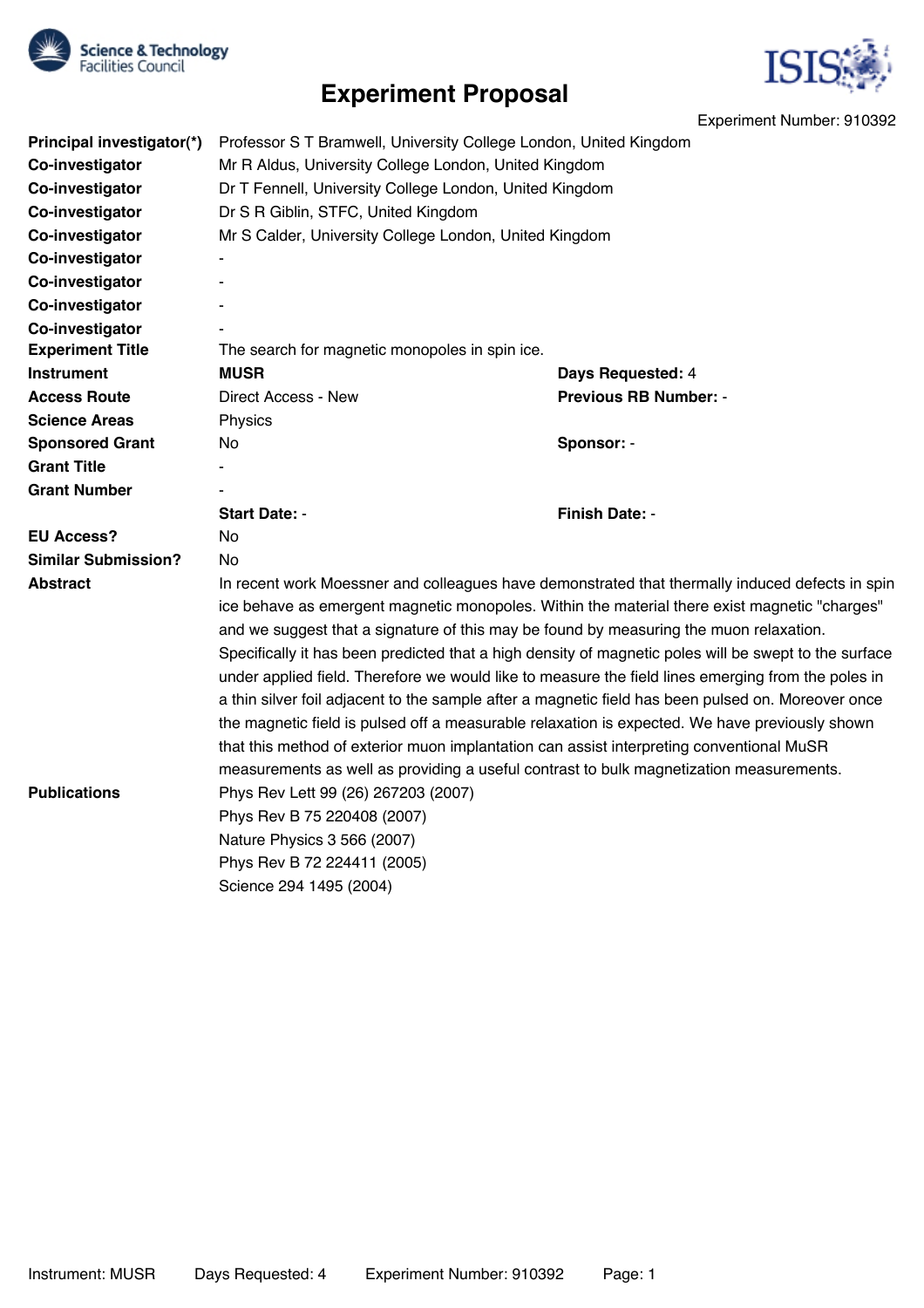# **ISIS Sample record sheet**

| <b>Principal contact</b><br><b>Instrument</b> | Professor S T Bramwell, s.t.bramwell@ucl.ac.uk, Tel: 020 7679 4648<br>MUSR, 4 days, preferred contact is Giblin, S R (s.r.giblin@rl.ac.uk) |  |
|-----------------------------------------------|--------------------------------------------------------------------------------------------------------------------------------------------|--|
| <b>Special requirements</b>                   | pulsed magnetic field 0-200G                                                                                                               |  |
|                                               | <b>SAMPLES</b>                                                                                                                             |  |
| <b>Material</b>                               | Dy2Ti2O7                                                                                                                                   |  |
| <b>Formula</b>                                | Dy2Ti2O7                                                                                                                                   |  |
| <b>Forms</b>                                  | Single crystal                                                                                                                             |  |
| <b>Volume</b>                                 |                                                                                                                                            |  |
| Weight                                        | 1000 mg                                                                                                                                    |  |
| <b>Container / substrate</b>                  |                                                                                                                                            |  |
| <b>Storage requirements</b>                   | ۰                                                                                                                                          |  |
| <b>Xtal details</b>                           |                                                                                                                                            |  |
|                                               | <b>SAMPLE ENVIRONMENT</b>                                                                                                                  |  |
| <b>Equipment</b>                              | $T < 0.3K$ cryostat                                                                                                                        |  |
| <b>Temperature range</b>                      | 50-5000 mK                                                                                                                                 |  |
| <b>Pressure range</b>                         |                                                                                                                                            |  |
| <b>Magnetic field range</b>                   |                                                                                                                                            |  |
| <b>Special equipment</b>                      | pulsed magnetic field box                                                                                                                  |  |
|                                               | required and coils                                                                                                                         |  |
|                                               | <b>SAFETY</b>                                                                                                                              |  |
| <b>Hazards</b>                                |                                                                                                                                            |  |
| <b>Hazard details</b>                         |                                                                                                                                            |  |
| <b>Sample sensitivity</b>                     |                                                                                                                                            |  |
| <b>Experimental hazards</b>                   |                                                                                                                                            |  |
| Sample prep hazards                           | $\overline{\phantom{0}}$                                                                                                                   |  |
| <b>Equipment hazards</b>                      | ۰                                                                                                                                          |  |
| Prep lab needed                               | No                                                                                                                                         |  |
| Special equip reqs                            |                                                                                                                                            |  |
| Sample will be                                | Removed By User                                                                                                                            |  |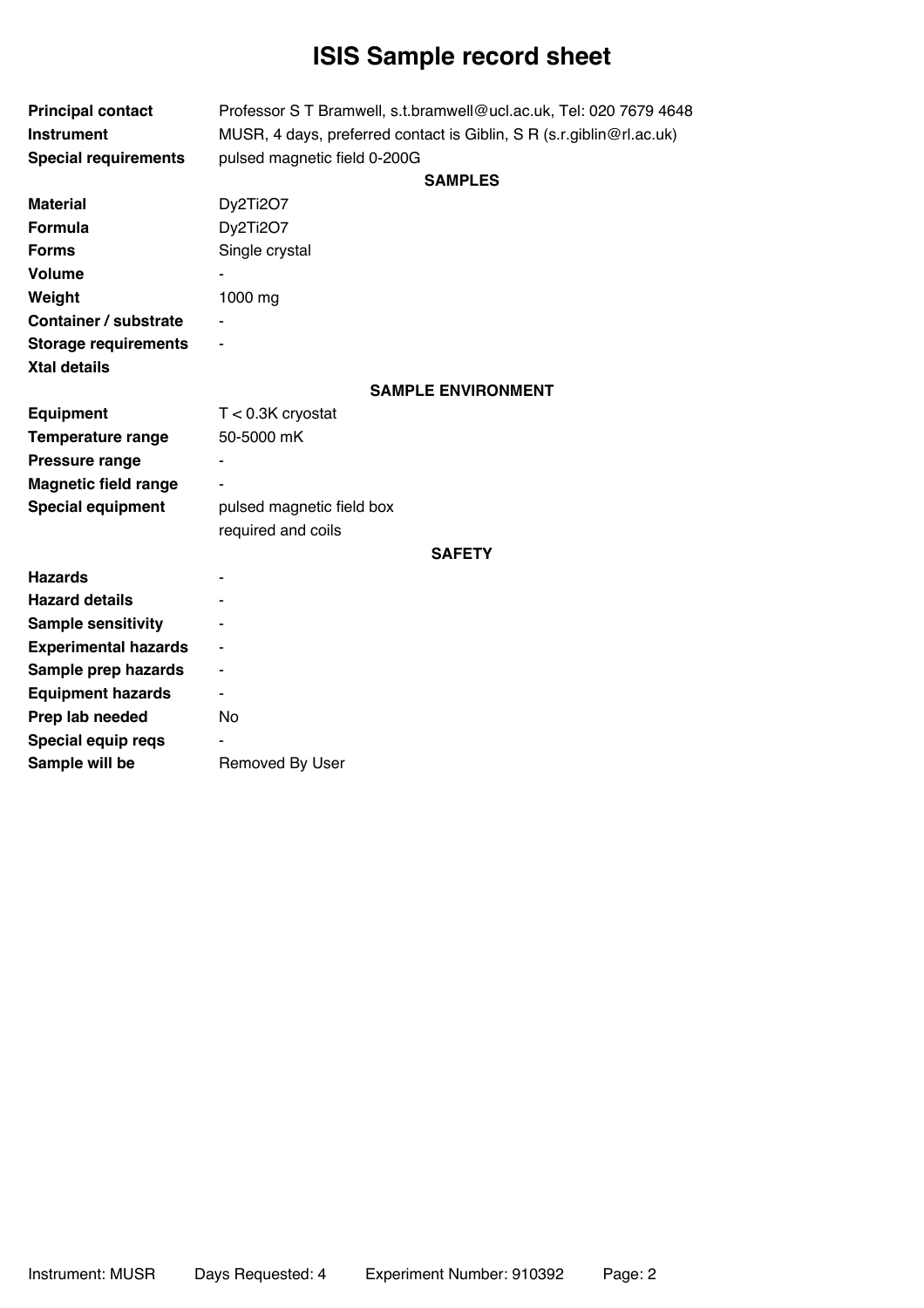### **1. Background**

In spin ice materials like  $Ho_2Ti_2O_7$  and  $Dy_2Ti_2O_7$  [1] the Ising-like rare earth spins are analogous to hydrogen displacement vectors in water ice. Spin ice shares with water ice the Pauling "zero point" entropy and shows several interesting properties in applied magnetic field, including liquid-gas type transitions a so-called Kasteleyn transition and a giant entropy spike (see, for example [2]). Chemical modifications of spin ice include the "Berry phase" anomalous Hall effect material,  $Nd_2Mo_2O_7$  [3], while an alternative approach to spin ice has utilised nanomagnetic arrays [4].

The latest twist in the story of spin ice is the recent discovery by Moessner, Castelnovo and Sondhi [5] that thermally induced defects in the spin ice state behave as unbound magnetic monopoles. These are an emergent material property (monopoles in the H-field) rather than elementary cosmic particles (monopoles in the B-field), but from a practical point of view they are expected to behave just like magnetic charges, confined in the material samples. The theory of effective Hmonopoles is described in Jackson's textbook (*Classical Electrodynamics*): while there it is envisaged that these effective poles are essentially macroscopic objects, the difference in spin ice is that they are well defined almost down to the atomic scale. The magnetic scalar potential at a point **r** exterior to a sample containing such monopoles can be transformed, using Green's theorem to give the following relation:

$$
\phi = \int \frac{\sigma dS}{r} + \int \frac{\rho d\nu}{r}
$$

where  $\sigma$  is the surface pole density and  $\rho$  the bulk pole density, and the integral is over surface (S) and volume (v) respectively. This means that a muon implanted exterior to a sample of spin ice will sense a magnetic field distribution arising from the bulk as well as surface poles. In the zero field cooled phase of spin ice surface poles are completely absent (there is zero magnetization), but there is a thermal population of poles in the bulk, which must generate an exterior field distribution. As a field is applied these bulk poles will be swept to the surfaces, magnetizing the sample.

In recent work (*PRL*, accepted subject to minor amendments) we used exterior implantation to investigate a spin-ice related material, and demonstrated that a good signal could be obtained: the method avoids any problem of sample perturbation by the muons and muon relaxation by hyperfine effects, which is likely to be important in spin ice materials (all previous  $\mu$ SR on spin ice materials is extremely hard to interpret, probably for this reason). For our purposes, magnetic field detection by  $\mu$ SR is superior to a bulk method, as the slowly moving poles (estimated relaxation time 1  $\mu$ s) are completely static on the timescale of bulk ac-susceptibility, but partly dynamic on the uSR time scale. Recent theoretical work (Holdsworth, submitted to *Nature Physics*) has demonstrated strong signatures of monopole diffusion in the dynamic response. Our plan is to do pulsed field  $\mu$ SR in red/green mode, which is magnetic pulse on, magnetic pulse off, thus giving a differential measurement. When the field is removed the monopoles on the surface (like surface charges) slowly diffuse into the bulk, which should roughly maintain the rms field at the muon site but introduce an observable dynamic component which can be compared with theory.